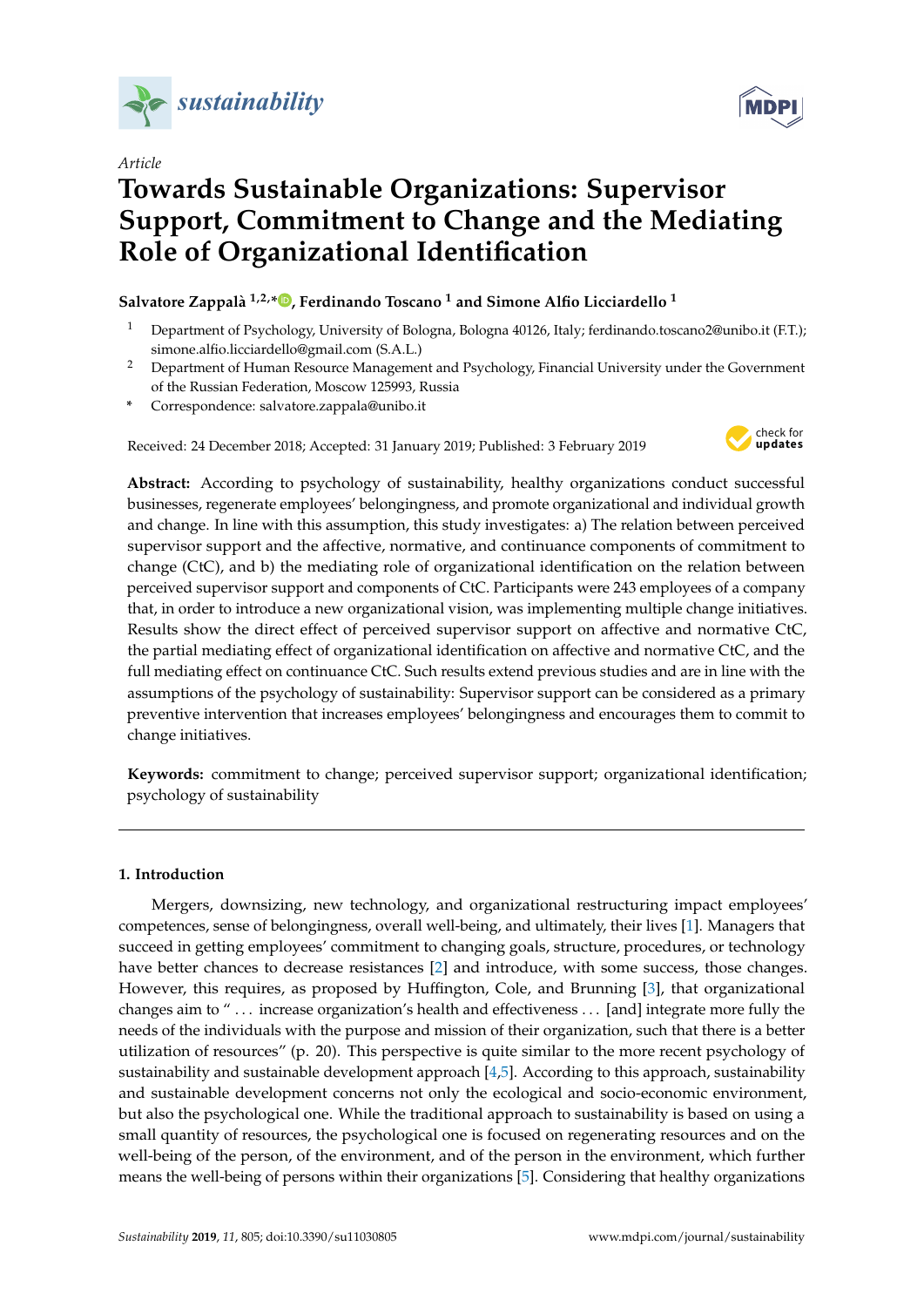also conduct successful businesses, psychology of sustainability proposes that increasing resources and strengths of employees is the best way to regenerate their belongingness to the company, and at the same time, achieve a healthy and more effective workplace.

In the present study, we consider supervisor support as an expression of the support and interest that organizations have towards their employees, and we argue that supervisor support may contribute to increase the relation that employees have with their organization and with the organizational changes that are introduced in it. For this purpose, we took into account commitment to change (from now on CtC) and organizational identification. Commitment to change is a special form of organizational commitment, which was defined by Herschovitch and Meyer as "a force (mind-set) that binds an individual to a course of action deemed necessary for the successful implementation of a change initiative" [\[6\]](#page-9-5) (p. 475). These authors propose commitment to change as a multi-dimensional construct, composed of three dimensions: Affective, normative, and continuance commitment to change [\[6\]](#page-9-5).

Much is known about the outcomes of CtC, whereas the role of managerial actions and leadership, as antecedents of CtC, received mixed support [\[7\]](#page-9-6). If, for instance, one study showed that transformational leadership had some impact on CtC [\[8\]](#page-9-7), another one showed that transformational leadership had no effect while transactional leadership had a negative one [\[9\]](#page-9-8). Thus, considering the importance of relationships for the psychology of sustainability approach, according to the social exchange theory [\[10\]](#page-9-9), and following previous research [\[10,](#page-9-9)[11\]](#page-10-0), the first aim of this study is to investigate if supervisor support is an antecedent of CtC. This study differs from that one conducted by Naotunna and Arachchige [\[11\]](#page-10-0) because they took into account the impact of organizational support on CtC, whereas we consider the impact of supervisor support.

A previous study [\[12\]](#page-10-1) considered the direct effect of supervisor support on the three dimensions of CtC; we build on that by analyzing the mediating role of organizational identification in the relation between these two constructs. Following the social identity theory, the second aim of this study is in fact to test if organizational identification mediates the relationship between supervisor support and commitment to change. The relation between organizational identification and organizational commitment has been extensively examined because of similarities between the two constructs [\[13\]](#page-10-2) and the need to show their distinctiveness [\[14,](#page-10-3)[15\]](#page-10-4). Some studies have already observed the mediating role of organizational identification on the relation between organizational support and affective organizational commitment [\[16](#page-10-5)[,17\]](#page-10-6), whereas, to the best of our knowledge, only two studies investigated the impact of organizational identification on affective commitment to change [\[18,](#page-10-7)[19\]](#page-10-8). However, in the last two cases, identification was mediating the relation between justice of change and affective CtC [\[18](#page-10-7)[,19\]](#page-10-8). Thus, the present study differs from the latter ones because it takes into account supervisor support (and not justice of the change) and the three dimensions of CtC (instead of just affective CtC). In conclusion, the theoretical contributions of this study concern an extension of the social exchange theory by considering the relation between supervisor support and CtC; moreover the present research also investigates if such relation is mediated by organizational identification. Third, the study takes into account the three components of CtC, and thus, it offers information on the multiple mind-sets that employees may activate in reaction to organizational change initiatives. Finally, such study contributes to the psychology of sustainability by addressing the role that supervisors may have in promoting employees' identification and commitment to organizational changes, and thus, ultimately, in sustaining organizational wellbeing.

## *1.1. Commitment to Change and Supervisor Support*

Commitment to change refers to a specific organizational commitment behavior [\[20\]](#page-10-9): The support to organizational change initiatives [\[6\]](#page-9-5). It indicates the extent to which "people want to see the change happen, and will do whatever is necessary to see that it does happen" [\[21\]](#page-10-10) (p. 5). Employees' commitment to change may take different forms or mind-sets: The affective, the continuance, and the normative ones. The affective mind-set refers to the desire of employees to provide support for a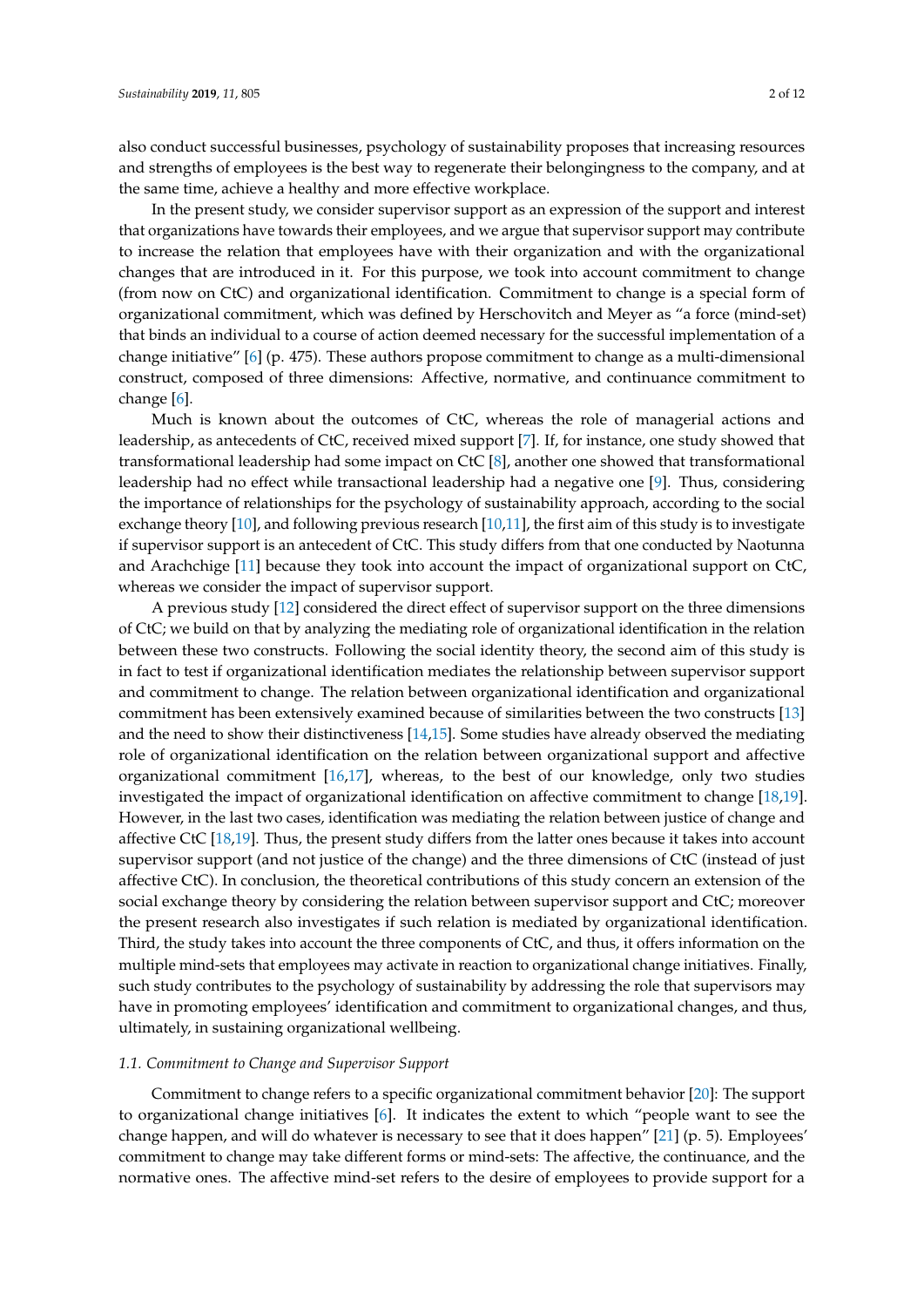change that is retained to be inherently beneficial; the normative mind-set refers to employees' sense of obligation to provide support for the change because it is morally right to support it; the continuance mind-set recognizes that it is better to support the change otherwise there will be costs related to the lack of support, such as retaliation by the company, or by colleagues [\[6\]](#page-9-5).

Conner and Patterson [\[22\]](#page-10-11) argued that the lack of commitment to change is the factor that most contributes to the failure of change projects and other studies indicate that commitment to change encourages employees' concrete support to change initiatives [\[23](#page-10-12)[,24\]](#page-10-13). Thus, it is important to investigate antecedents of commitment to change in order to facilitate the implementation of change, and hopefully, organizational effectiveness and organizational sustainability.

Research on antecedents of CtC has given priority to characteristics of change and employees' perceptions of change [\[10\]](#page-9-9), while studies on leadership and supervisor control have been limited over the years [\[7\]](#page-9-6). Managers and supervisors are the persons that quite often present the organizational changes to employees and studies show that transformational leadership is related to followers' commitment to change [\[8\]](#page-9-7) and to the sustainment of employees' commitment to change over time [\[25\]](#page-10-14). Although less investigated, even the role of supervisor support has been examined and its impact on affective commitment to change has been explained using the social exchange theory [\[12\]](#page-10-1). This theory suggests that the support which supervisors provide by taking care and providing employees adequate supervision and training, is indicative of the benevolent orientation of the supervisor (and of the organization) toward the employees; supervisor support may satisfy employees' socio-emotional needs, create a sense of purpose and meaning for the work activities, and also a sense of obligation to reciprocate the attention showed by the supervisor [\[26\]](#page-10-15). Accordingly, we argue that employees that perceive their socio-emotional needs satisfied by the supervisor support will reciprocate such good treatment by positively accepting, adhering to, and supporting the indications and initiatives proposed by the supervisor, even when they do concern an organizational change developed by higher level management. Reciprocating a good and positive treatment is also considered a "cultural mandate" [\[10\]](#page-9-9) and employees that want to maintain their "good name" will reciprocate supervisor support by normatively committing to a proposed change, because accepting or adhering to initiatives proposed by the management is part of the signed employment contract and employees are honor-bound to comply [\[7\]](#page-9-6). Similarly, employees that are well intentioned to reciprocate supervisor support will experience much less the need to adhere to the organizational change to "save their face" and reputation, and do not let-down their boss or colleagues [\[7\]](#page-9-6); in other words, to reciprocate supervisor support, employees will disregard or give less attention to the potential risks and costs associated to the limited support to the change. Thus, the more employees feel that their supervisor takes care and supports them, the more they will reciprocate such support by committing to the change initiative, and in particular, showing higher affective commitment to the change, higher normative, and lower continuance commitment to change. On the basis of this reasoning, we posit that:

**Hypothesis 1:** *Perceived supervisor support is related to commitment to change, and in particular it is positively related to affective commitment to change (H1a), positively related to normative commitment to change (H1b) and negatively related to continuance commitment to change (H1c).*

#### *1.2. Commitment to Change and Organizational Identification*

Social identity theory establishes that individuals define themselves using multiple social identities that can be more or less prominent in relation to the relevance of the targeted social context [\[27\]](#page-10-16). Employees that define themselves in terms of the organization they belong perceive a sense of "oneness with and belongingness" to that organization [\[28\]](#page-10-17) and experience the organization's successes and failures as their own. Organizational identification has been described as involving both affective and evaluative aspects related to organizational membership [\[29\]](#page-10-18). Identified employees show more frequently extra-role behaviors and higher commitment with the organization and its members, help colleagues to solve work-related problems and contribute to maintain a climate that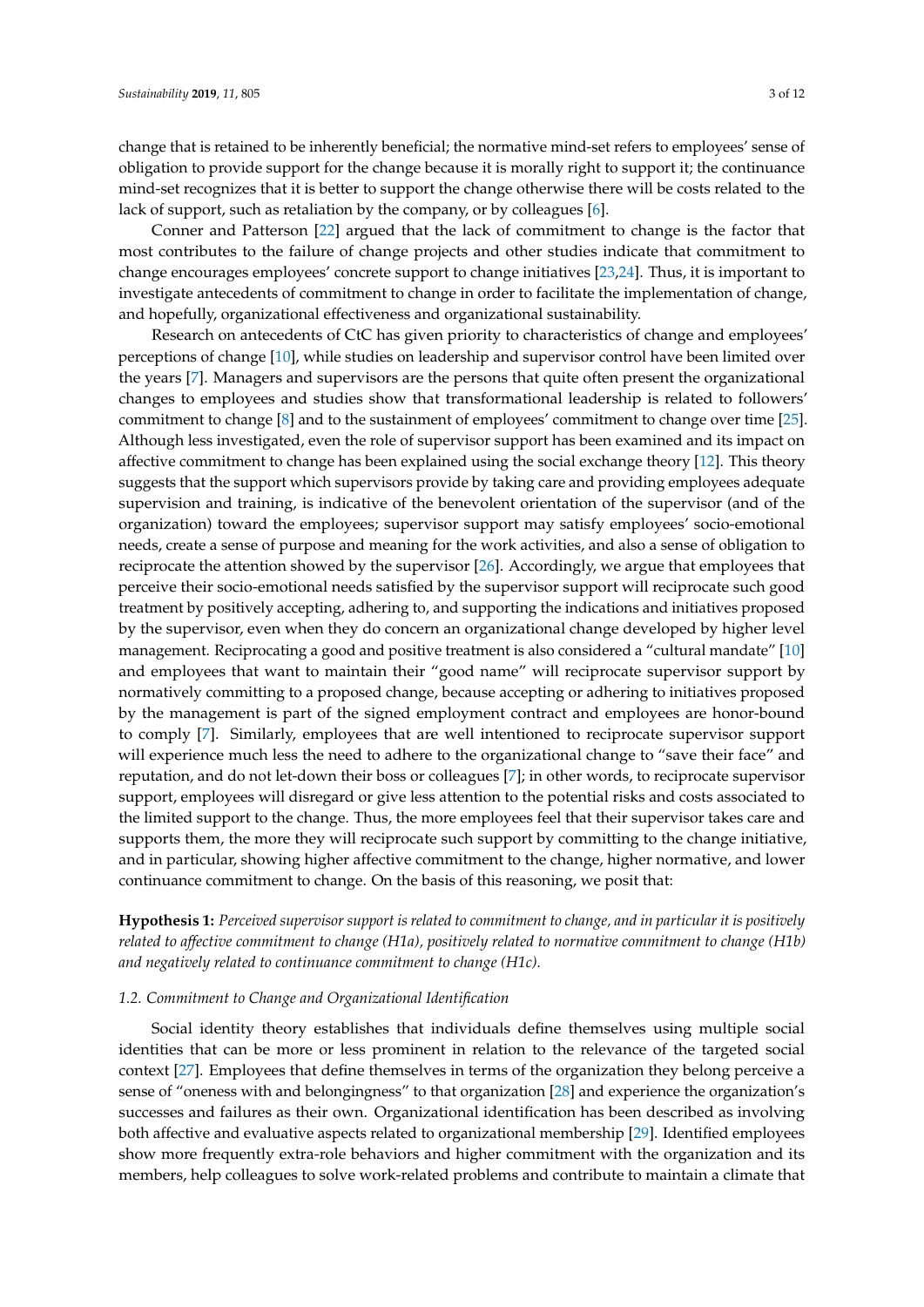fosters collaboration and conflict resolution [\[30\]](#page-10-19). Despite some debate on the similarity between organizational identification and organizational commitment, the two constructs are highly related, but distinct [\[13\]](#page-10-2), and organizational identification is considered as an established antecedent of organizational commitment [\[15,](#page-10-4)[17\]](#page-10-6).

However, only two studies have investigated, up to now, to our knowledge, the relationship between organizational identification and commitment to change. The two studies, conducted by Michel, Stegmaier and Sonntag [\[18\]](#page-10-7) and Soenen and Melkonian [\[19\]](#page-10-8), however, took into account only affective commitment to change. According to social identity theory, employees who identify with the organization will take the organization's perspective and integrate organizational goals within their own ones [\[16\]](#page-10-5). Thus, we assume that if an organization decides to introduce a change, to solve some organizational problem or improve its performance, identified employees will consider the change as important for the organization, and for themselves, and will affectively commit to the change by desiring the successful implementation of it. Identified employees also incorporate in their self-concept values, norms, and interests of their organization [\[15\]](#page-10-4); consequently, when facing an organizational change initiative, internalized organizational norms, and the need to respect such norms, will result in the felt obligation to commit to the change in order to maintain coherence between organizational goals and norms and self-definition. Finally, employees who are identified with their organization are also more satisfied with their job and experience less turnover intentions [\[13\]](#page-10-2); consequently, we argue that identified employees will show a lower level of continuance CtC because they will not perceive the pressure or the potential costs related to their limited, or no, support to the change, or will consider such costs as less probable simply because they will be more proactively committed to see the change fruitfully implemented. Therefore, we hypothesize that:

**Hypothesis 2:** *Organizational identification is related to commitment to change, and in particular it is positively related to affective commitment to change (H2a), positively related to normative commitment to change (H2b) and negatively related to continuance commitment to change (H2c).*

Supportive organizations show concern for employees' welfare, convey the information that employees are valued, and consequently increase their sense of self-value and their organizational identification [\[31\]](#page-10-20). Two more recent studies showed that organizational identification mediates the relationship between perceived organizational support and affective organizational commitment [\[16](#page-10-5)[,17\]](#page-10-6). We argue that such results, which concern organizational support, may be extended to supervisor support. Supervisors are in fact agents of the organization and they have responsibility for directing, rewarding, or punishing employees; the favorable (or unfavorable) orientation of supervisors towards employees, will thus be perceived as indicative of an organization's support [\[32\]](#page-10-21). According to social exchange and social identity theories, we argue that employees that perceive supervisor support, should perceive the sense of personal and organizational value, thus increasing the sense of identification and belongingness to it, which, in turn, will lead to higher level of commitment to change initiatives. We posit a direct effect of supervisor support on CtC and also an indirect effect, through organizational identification. Therefore, we hypothesize that:

**Hypothesis 3:** *Organizational identification positively and partially mediates the relationship between perceived supervisor support and commitment to change; in particular, it positively mediates the relationship between perceived supervisor support and affective commitment to change (H3a) and normative commitment to change (H3b), while it negatively mediates the relationship between perceived supervisor support and continuance commitment to change (H3c).*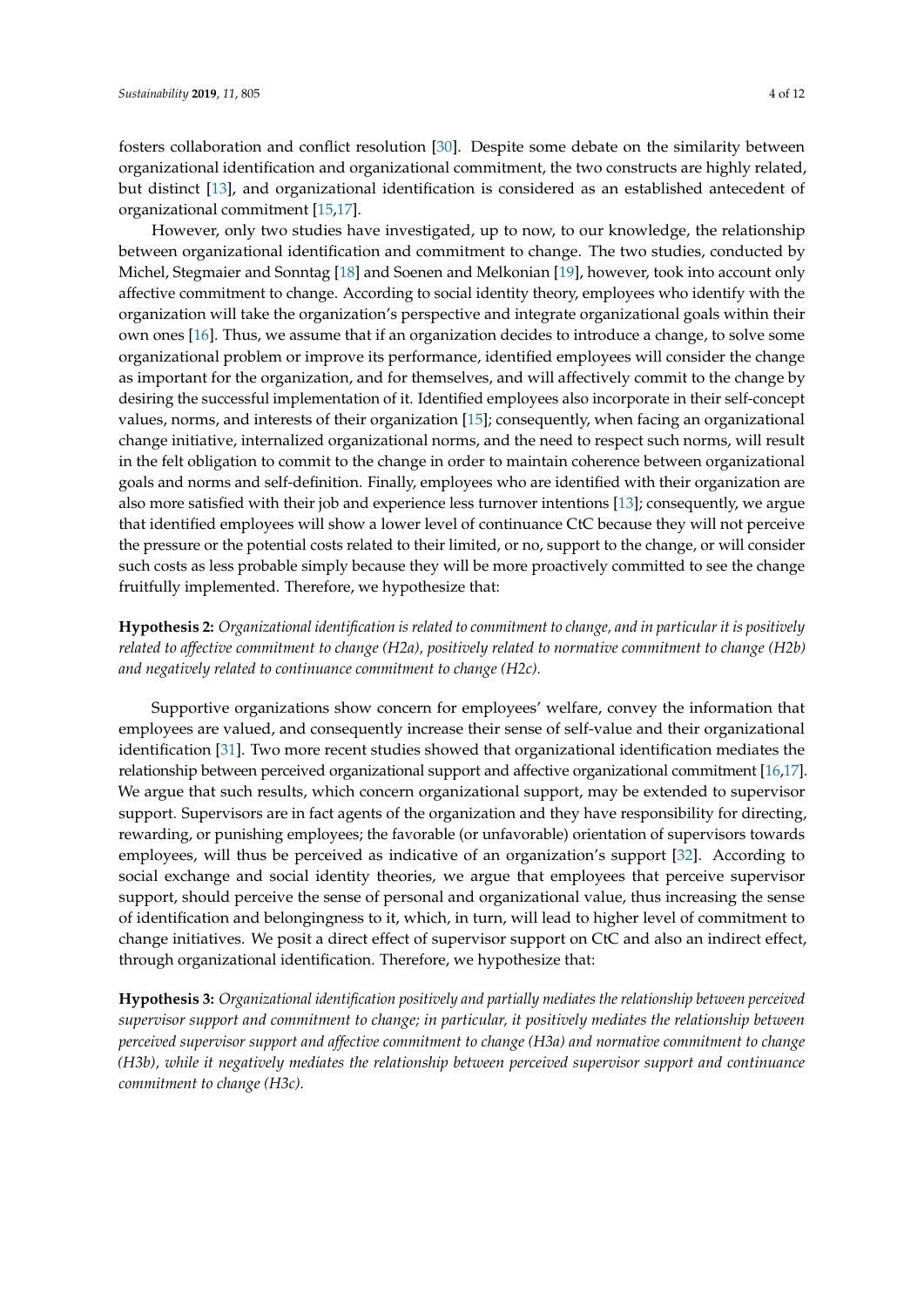#### **2. Materials and Methods**

#### *2.1. Participants and Procedures*

The study was conducted in an Italian company in the food and beverage sector in which the CEO, after the substitution of some managers, introduced a new organizational vision aiming to guide the company to become faster and more reactive to market and customers' needs. As a result, multiple change initiatives were implemented, as buying new machineries, realizing new products, internalizing the commercial agents (formerly working as external free-lancers) as full time employees, developing new commercial procedures (as visiting more often clients or advising them on the good use and maintenance of company's products), or developing a new internal code of conduct specifying rewards and punishments in case of bad behaviors.

In total, 243 workers (corresponding to a return rate of 78% of the total employees of the company) answered an anonymous questionnaire. Six of them were managers, while 104 worked in the operation, 21 in the administration, and 108 in the commercial and marketing department (4 of them did not answer this item). The average age of participants was 40.76 (*SD* = 8.45; *Min* = 24; *Max* = 64). Men were 84.2% of respondents, and seniority in the company was, on average, of 10.28 years (*SD* = 8.57), with men having on average three years of seniority more than women (respectively, *M* = 10.81; *SD* = 8.68; *Min* = 0.3; *Max* = 31; vs. *M* = 7.61; *SD* = 7.56; *Min* = 0.1; *Max* = 29; t (221) = 2.09; and *p* < 0.05).

The voluntary nature of participation in the study and modalities of treatment of data were reported in the questionnaire and clarified during the data collection, conducted by one of the authors.

#### *2.2. Measures*

Commitment to change: The three dimensions of commitment to change were assessed using the Italian version of the Herscovitch and Meyer [\[6\]](#page-9-5) scale, consisting of 18 items—six items for each component of commitment to change. The standard translation-back-translation procedure, recommended by Brislin [\[33\]](#page-10-22), was followed. Items were adapted in order to refer to the specific change program implemented in the company. A 7-point Likert scale was used to answer the items  $(1 = "Complexedy disagree" – 7 = "Complexedy agree").$ 

Perception of supervisor support: The managerial support dimension of the Health, Safety, and Environment (HSE) Management Standards tool, validated into Italian [\[34\]](#page-11-0), was used to measure supervisor support. This subscale is composed of five items that measure employees' perception of the support and encouragement received from the supervisor (e.g., "I am given supportive feedback on the work I do"). A 5-point Likert scale was used to answer the items (1 = "Strongly disagree"  $-5 =$ "Strongly agree").

Identification with the Organization: Employees' identification with the company was assessed using the single visual item developed by Bergami and Bagozzi [\[35\]](#page-11-1). Participants had to indicate the degree of proximity between their own identity and their organization, represented by the two circles at different distances, from a total distance  $(1 =$  the two circles are distant from each other) to a complete superimposition  $(8 =$  the two circles perfectly match).

Control variables: We controlled for organizational tenure because, following previous studies [\[17](#page-10-6)[,19\]](#page-10-8), we argue that senior employees might be more identified with the organization and more committed to changes. In addition, as the changes were not impacting all the departments in the same way, we deemed it important to control for potential department effect. Accordingly, after removing the six managers from the dataset, we observed that employees working in different departments differ on organizational identification (F(2, 229) = 11.41,  $p < 0.001$ ) and the three components of commitment to change (affective CtC: F(2, 226) = 12.99, *p* < 0.001; normative CtC: F(2, 220) = 8.95, *p* < 0.001; continuance CtC:  $F(2, 215) = 4.11$ ,  $p < 0.05$ ). Additionally, organizational tenure is significantly correlated with organizational identification and normative CtC, as shown below in the table reporting the descriptive statistics. The other demographic variables (gender and role) were not correlated with the mediating and the dependent variables and were not included as control variables.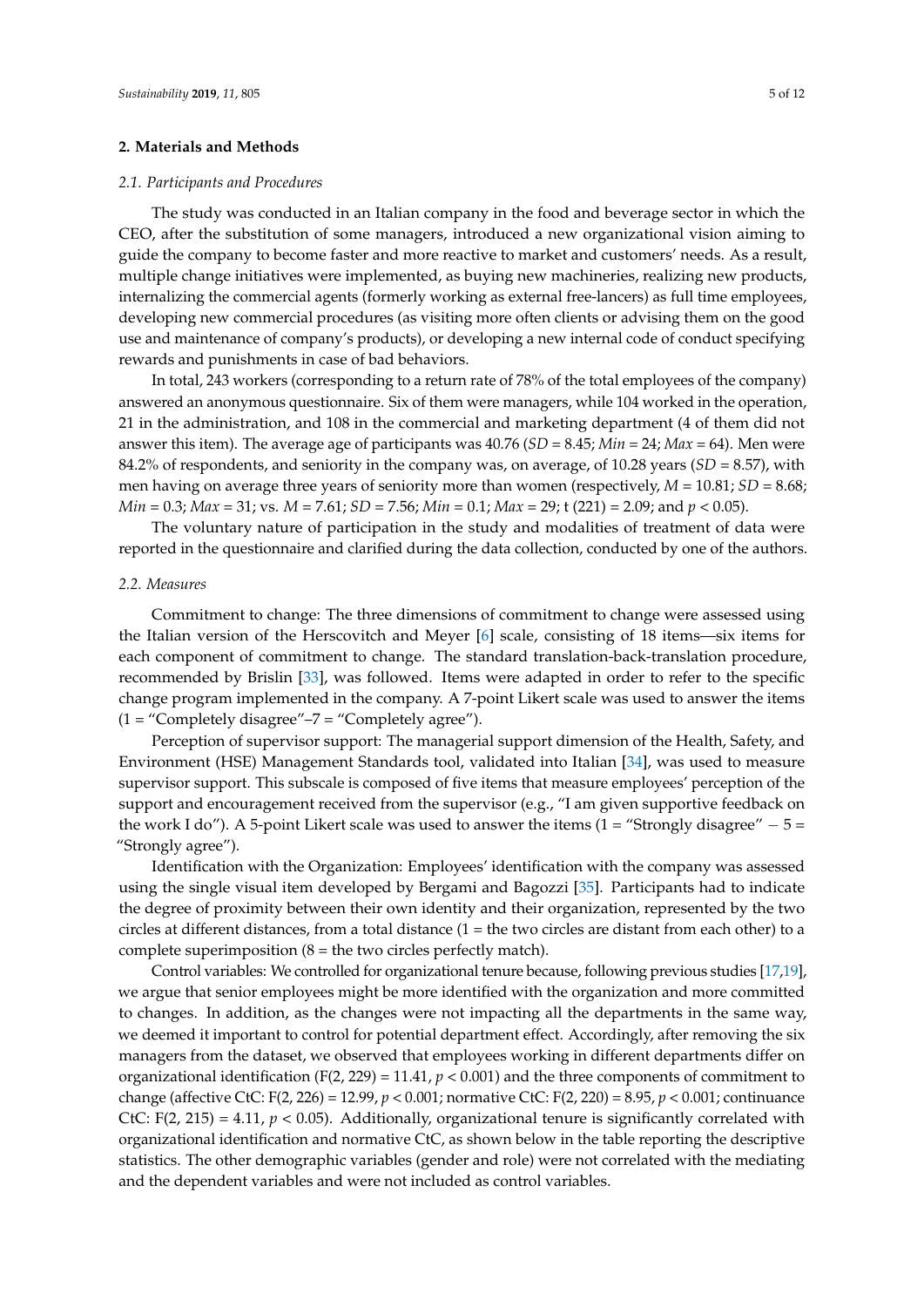#### *2.3. Data Analysis*

Cronbach alphas and multiple Confirmatory Factory Analyses (CFAs) were conducted in order to assess dimensionality, reliability and constructs' convergent and discriminant validity.

Descriptive statistics and correlations were then calculated. The mediation hypotheses were tested using the model 4 of the PROCESS Macro [\[36\]](#page-11-2). Bootstrap samples were set to 5000. In order to control for department effect, we computed two dummy variables, using the indicator coding, with commercial and marketing department as the reference category. Data analyses were run with SPSS 25.0 and AMOS 25.0.

#### **3. Results**

Before testing the hypotheses, constructs' dimensionality, reliability and validity were assessed. Following the procedure proposed by Hair, Babin and Anderson [\[37\]](#page-11-3), we performed multiple CFAs to assess the dimensionality of CtC scale. We compared a single factor model, in which all items load on a single CtC factor, with a three-factor model, in which the three components are correlated, but independent dimensions. Table [1](#page-5-0) reports the results of such analyses and shows the good fit of the 3-factor solution ( $\chi^2(125) = 333.08$ ,  $\chi^2/df = 2.66$ ; CFI = 0.90; IFI = 0.90; RMSEA = 0.08) in comparison to the one-factor model, which has a poor adjustment to data ( $\chi^2(128) = 654.70$ ;  $\chi^2/\text{df} = 5.11$ ; CFI = 0.73; IFI = 0.74; and RMSEA = 0.13). The two models are significantly different ( $\Delta \chi^2(3)$  = 321.62; *p* < 0.001).

**Table 1.** Fit indicator of Commitment to change and measurement model.

<span id="page-5-0"></span>

| Models                           | $x^2$   | df  | <b>CFI</b> | <b>IFI</b> | <b>RMSEA</b> | CI 90% RMSEA |
|----------------------------------|---------|-----|------------|------------|--------------|--------------|
| Commitment to change (1 factor)  | 654.70  | 128 | 0.73       | 0.74       | 0.13         | 0.12, 0.14   |
| Commitment to change (3 factors) | 333.08  | 125 | 0.90       | 0.90       | 0.08         | 0.07, 0.09   |
| Measurement model (1 factor)     | 1181.59 | 245 | 0.64       | 0.65       | 0.13         | 0.12, 0.13   |
| Measurement model (5 factors)    | 484.87  | 236 | 0.91       | 0.91       | 0.07         | 0.06, 0.07   |

Note: n = 243. For each model, some error variances for items referring to the same CtC factor were allowed to correlate.

In order to test the common method bias, we performed CFAs to test the factorial structure of the measurement model. Table [1](#page-5-0) also shows that a five-factor model (considering the three dimensions of CtC, supervisor support and organizational identification) has a better fit with the data ( $\chi^2(236)$  = 484.87;  $\chi^2$ /df = 2.05; CFI= 0.91; IFI = 0.91; and RMSEA = 0.07) than the single factor model (Δ $\chi^2(9)$  = 696.72; *p* < 0.001).

To investigate constructs' reliability and convergent validity, the composite reliability (CR) and the average variance extracted (AVE) of each scale were computed. Taking into account the established minimum of 0.6 and 0.5, respectively [\[37\]](#page-11-3), CR and AVE values of affective CtC (CR =  $0.86$ ; AVE =  $0.52$ ) and supervisor support ( $CR = 0.85$ ;  $AVE = 0.53$ ) show a good convergent validity and internal consistency. Results concerning continuance ( $CR = 0.80$ ;  $AVE = 0.41$ ) and normative CtC ( $CR = 0.65$ ; AVE = 0.28) suggest a good internal consistency, and a less satisfying convergent validity, especially for normative CtC. Thus, after removing three items, whose loadings were below 0.45, CR, and AVE of normative CtC become, respectively, 0.70 and 0.46.

Descriptive statistics, Cronbach's alpha and bivariate Pearson correlations are reported in Table [2.](#page-6-0) Cronbach's alphas are all above 0.70, confirming the good reliability of the scales. Such result is positive even for the continuance and normative CtC whose AVEs were slightly lower than 0.50. Averages show that observed values of affective commitment to change (*M* = 5.14; *SD* = 1.38) are similar to normative  $(M = 4.98; SD = 1.06)$  and higher than continuance  $(M = 3.73; SD = 1.40)$  commitment to change. Bivariate Pearson correlations show significant relationships among most of the variables in this study. In particular, affective CtC is related to both normative and continuance CtC (respectively, *r* = 0.55 and *r* = −0.47), while continuance and normative CtC are not interrelated. In addition, supervisor support is positively related to affective ( $r = 0.39$ ,  $p < 0.01$ ) and normative ( $r = 0.36$ ,  $p < 0.01$ ) commitment to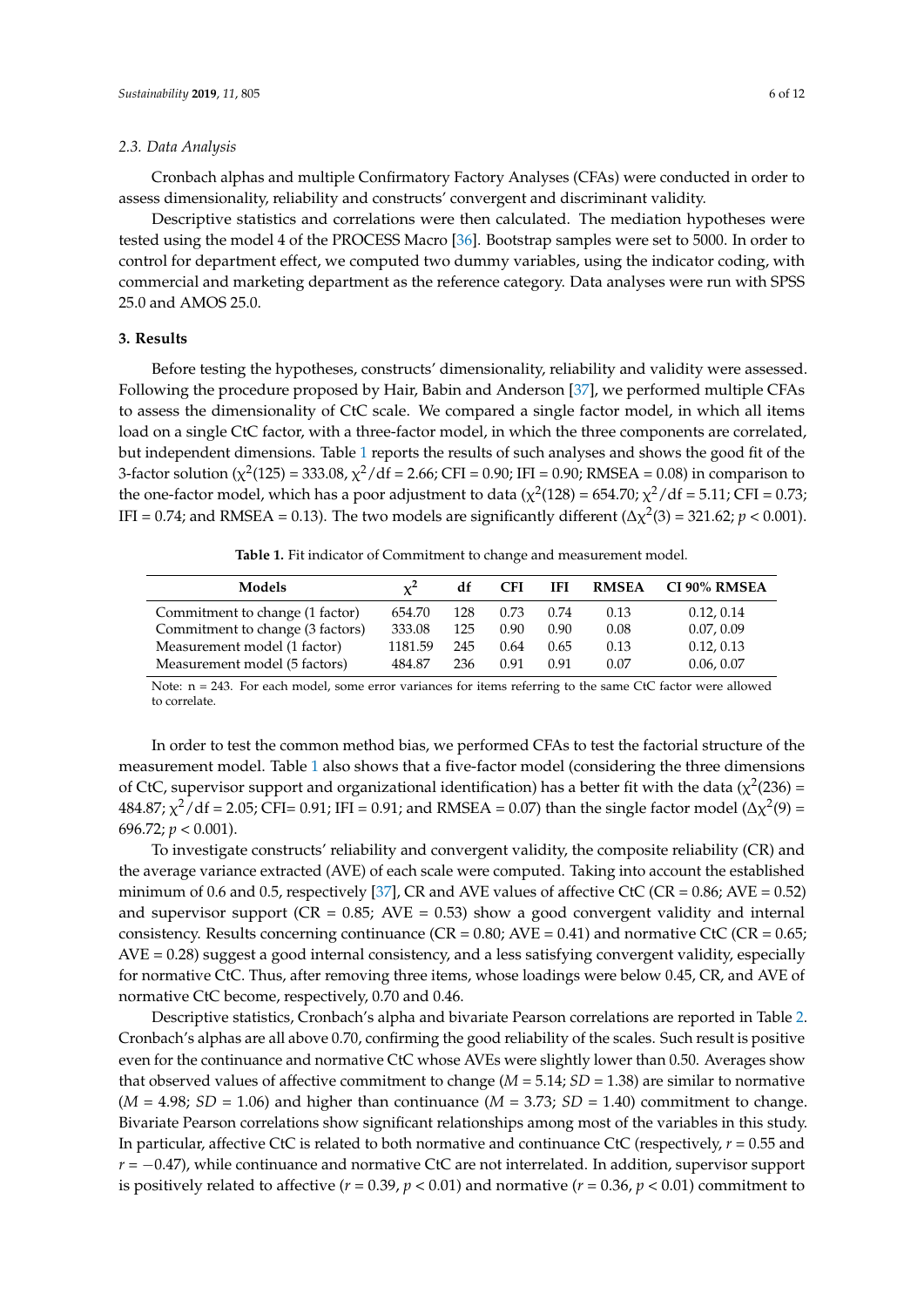change, and negatively related to continuance  $(r = -0.17, p < 0.05)$  one. Furthermore, organizational identification is also significantly and positively related to affective  $(r = 0.53, p < 0.01)$  and normative commitment to change  $(r = 0.43, p < 0.01)$ , while negatively related to continuance commitment to change (*r* = −0.20, *p* < 0.01), thus confirming hypotheses 1 (1a, 1b, and 1c) and 2 (2a, 2b, and 2c). Table [2](#page-6-0) also shows that organizational tenure is significantly related to normative CtC and to organizational identification, but not to the other two components of CtC and supervisor support. Gender and role were not related to our mediating and dependent variables, and thus we tested our hypotheses controlling only employees' department membership and tenure.

<span id="page-6-0"></span>

|                                     | M     | <b>SD</b> |            |          |                   | 4        | 5.      |
|-------------------------------------|-------|-----------|------------|----------|-------------------|----------|---------|
| 1. Affective commitment to change   | 5.14  | 1.38      | (0.89)     |          |                   |          |         |
| 2. Normative commitment to change   | 5.14  | 1.32      | $0.55**$   | (0.70)   |                   |          |         |
| 3. Continuance commitment to change | 3.73  | 1.40      | $-0.47**$  | $-0.05$  | (0.81)            |          |         |
| 4. Perceived supervisor support     | 3.64  | 0.86      | $0.39**$   | $0.36**$ | $-0.17*$          | (0.85)   |         |
| 5. Organizational identification    | 4.61  | 2.31      | $0.53**$   | $0.43**$ | $-0.20**$         | $0.32**$ |         |
| 6. Organizational tenure            | 10.28 | 8.57      | $0.12^{+}$ | $0.25**$ | $-0.13^{\dagger}$ | 0.01     | $0.16*$ |

**Table 2.** Descriptive statistics, bivariate Pearson correlations, and Cronbach alphas.

Note:  $\pm p < 0.10$ ,  $\pm p < 0.05$ ,  $\pm \pm p < 0.01$ . Cronbach's alphas are on the diagonal (between brackets).

To test the third hypothesis, we ran three mediation analyses using the PROCESS Macro with 5000 bootstrap samples, controlling for tenure and department. In line with our hypothesis, supervisor support exerts a significant positive direct and indirect effect on affective CtC (respectively,  $B = 0.42$ ,  $p < 0.001$ ; and B = 0.17, CI [0.06; 0.29]) through organizational identification. Results show that organizational identification has a significant effect on affective CtC ( $B = 0.25$ ,  $p < 0.001$ ; CI [0.18; 0.33]) and partially mediates the relationship between perceived supervisor support and affective CtC, confirming hypothesis *H3a.* Mediation results are illustrated in Figure [1a](#page-6-1). Tenure does not have a significant effect on organizational identification  $(B = 0.04, n.s.)$ , and the department has a significant effect both on organizational identification ( $B = 1.45$ ,  $p < 0.05$ ; CI [0.32; 2.58]) and on affective CtC  $(B = 0.67, p < 0.05; C1$  [0.10; 1.24]). In particular, employees of the administrative department have a higher level of identification and affective CtC than those of the other two departments.

<span id="page-6-1"></span>

**Figure 1.** Mediation effect of organizational identification on the relationship between supervisor support and components of commitment to change.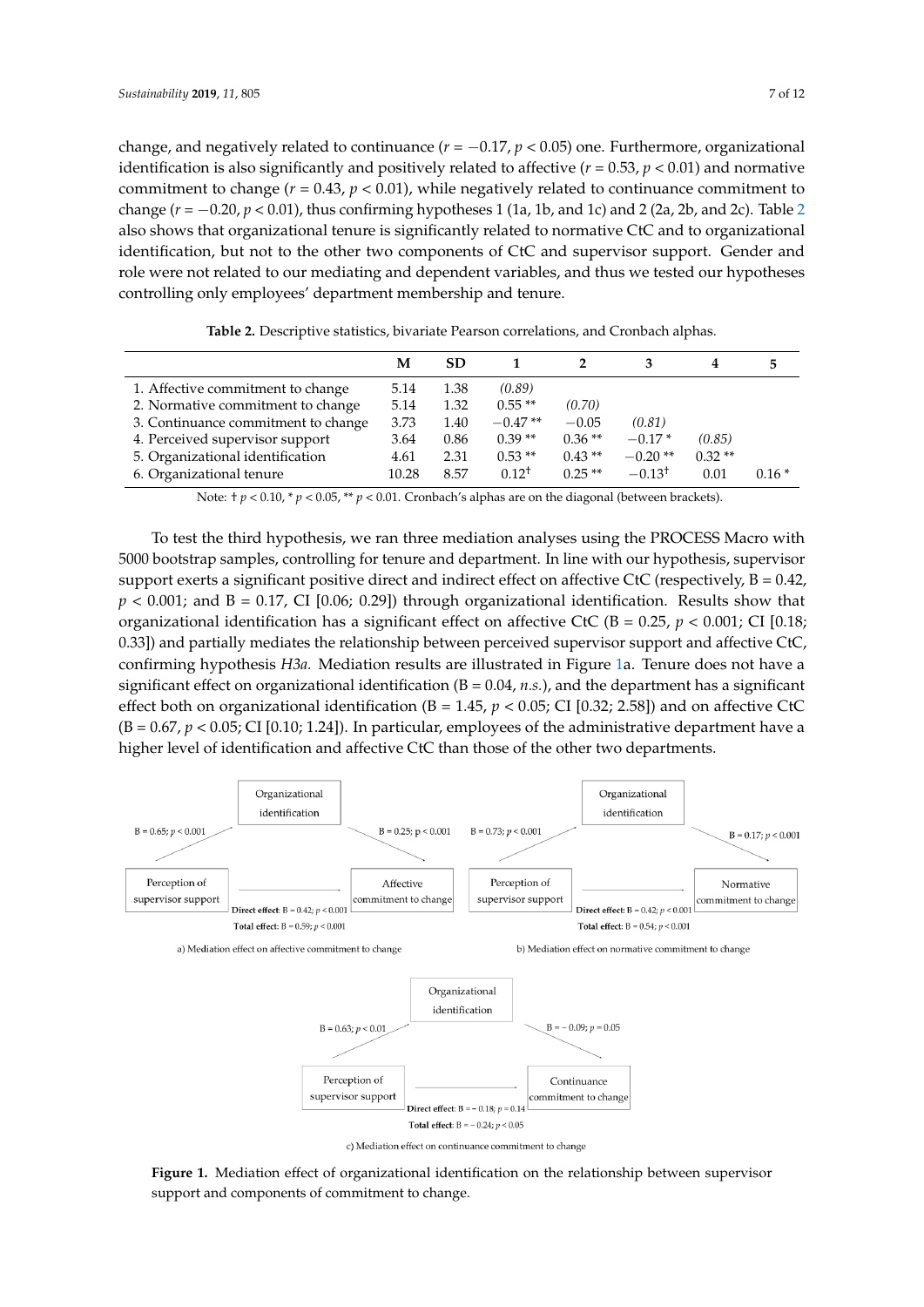Supervisor support exerts a significant positive direct and indirect effect on normative CtC (respectively, B = 0.42, *p* < 0.01, CI [0.21; 0.61]; and B = 0.12, CI [0.04; 0.23]) through organizational identification. Results show that organizational identification has an effect on normative CtC ( $B = 0.17$ , *p* < 0.001, CI [0.09; 0.25]) and partially mediates the relationship between perceived supervisor support and normative CtC (see Figure [1b](#page-6-1)), thus also confirming hypothesis *H3b.* Tenure is related only to organizational identification (B = 0.04, *p* < 0.05; CI [0.00; 0.08]). Departments affect only organizational identification ( $B = 1.38$ ,  $p < 0.05$ ; CI [0.29; 2.48]) but not normative CtC, with employees of the administrative department that have a higher level of identification with the company.

Finally, supervisor support exerts a significant direct effect on organizational identification (B = −0.63, *p* = 0.01; CI [0.25; 1.01]), but not on continuance CtC (B = −0.18; n.s.) (see Figure [1c](#page-6-1)). Organizational identification has a marginal effect on continuance CtC (B = −0.09, *p* = 0.05; CI [−0.18; 0.00]), which in any case does not allow confirmation of the hypothesis of partial mediation *H3c*. Even tenure has a marginal effect on identification ( $B = 0.04$ ,  $p = 0.05$ ; CI [0.00; 0.08], while departments have an effect only on organizational identification ( $B = 1.42$ ,  $p < 0.05$ ; CI [0.29; 2.55]), and even in this case, it is the administrative department that has a higher level of identification than employees from the other two departments.

#### **4. Discussion**

The present research, using the social exchange theory, examined the effect of perceived supervisor support on affective, normative, and continuance commitment to change; in addition, referring to the social identity theory, we hypothesized the mediating effect of organizational identification on those relationships. Results confirmed the direct effect of perceived supervisor support on affective and normative CtC, the partial mediating effect of organizational identification on affective and normative CtC, and the full mediating effect of organizational identification on continuance CtC.

These results suggest that social exchange and social identity theories may explain employees' affective and normative mind-sets related to organizational change initiatives. In principle, organizational changes aim to increase organizational performance and effectiveness; however, to reach such goals, it is important that employees commit to the changes that are being introduced. For this purpose, and considering psychology of sustainability and sustainable development, it is also important that middle managers and supervisors, that represent the organization, devote time and effort to sustain those employees that have to go through the change and initiate new ways of doing things to exploit the advantages of organizational change. Supervisor support, a factor controllable by organizations, may provide important grounds for employees to affectively accept the change and adhere to it because it is "the right" thing to do. These mind-sets seem to be activated by employees' desire to reciprocate the interest showed by the supervisor, and indirectly by the organization. However, supervisor support does not seem sufficient to decrease, or discount, costs and risks associated to a limited support of the change. Employees that are critical towards the change, and consider offering a limited support to it, will require different interventions, than supervisor support, in order to change their mind and become more proactively involved in the change. These results are in line with previous studies [\[12\]](#page-10-1) showing limited effects of supervisor support on continuance CtC, and stronger effect on affective and normative CtC.

Another effect of perceived supervisor support is the increase of employees' organizational identification. Such effect is remarkable, higher than 0.60, and although supervisor support was considered a hygienic factor, employees reciprocate the attention of the supervisor by increasing the attractiveness of the organization and the sense of belongingness to it [\[15\]](#page-10-4). Our results confirm previous studies [\[18](#page-10-7)[,20\]](#page-10-9) and extend them by showing that organizational identification is related not only to affective CtC but also to normative CtC, and to continuance CtC (it has to be underlined that this latter relationship, although not too strong ( $B = -0.09$ ), had a p value of 0.050). Similarly, our study also extends previous studies [\[16,](#page-10-5)[17\]](#page-10-6) by showing that organizational identification partially mediates not only the relationship with organizational commitment, but also with the more specific commitment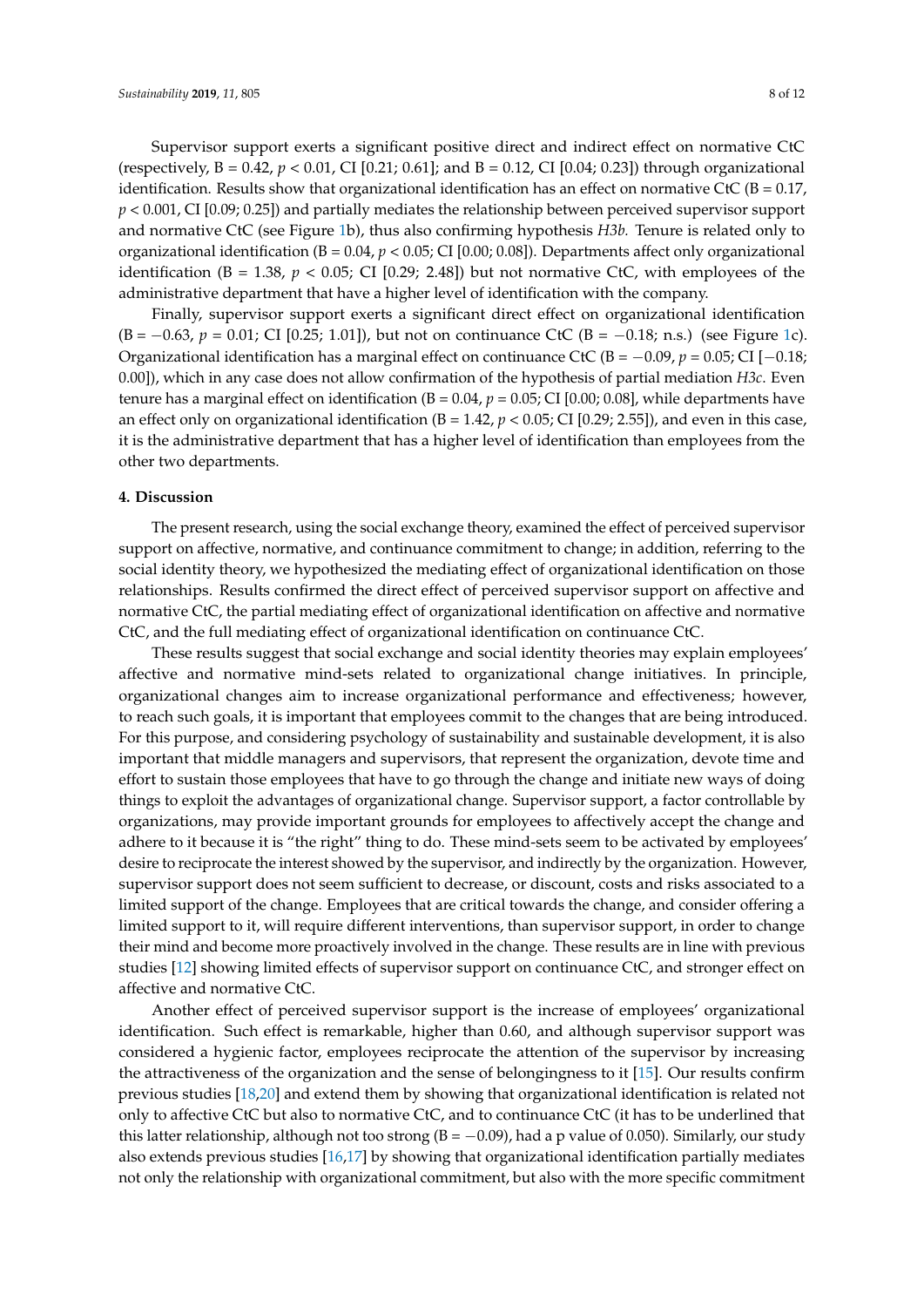to change. Employees that define themselves in terms of membership to their organization develop the affective and normative mind-sets that behaviorally orient them to support the change initiatives. According to sustainability perspective, the satisfaction for being member of a good company evolves in a meaning that supports change, and indirectly, may promote organizational and individual growth, enrichment, and development [\[5\]](#page-9-4).

Our results do not confirm the partial mediating effect of organizational identification between supervisor support and continuance CtC, but results seem to suggest a total mediation effect. In this case, supervisors may indirectly decrease employees' perception of the costs, risks, or pressure to adhere to the change by increasing their sense of identification with the organization.

Finally, it has to be mentioned that such results are observed even after controlling for tenure and employees' department. In this study, administrative staff was more identified with the organization in comparison to blue collar and commercial agents. In addition, administrative staff was also affectively more favorable to the change, than employees in the other two departments. Thus, it seems that administrative staff, more in contact with managers, was more identified and also more committed to the change. Even organizational tenure has a small but significant effect on organizational identification, confirming that employees working longer with the company are more identified with it.

Such results can enrich the psychology of sustainability and sustainable development. Supervisors that provide support to employees may increase their wellbeing by facilitating their acceptance of the change and, also, their organizational identification, increasing organizational sustainability [\[5\]](#page-9-4). According to sustainability perspective, the satisfaction for being member of a good company evolves in a meaning that supports change, and indirectly, may promote organizational and individual growth, enrichment, and development [\[5\]](#page-9-4). In this sense, supervisor support can be considered a primary preventive intervention that increases personal resources and encourages employees to commit to change initiatives, therefore preparing them to face, in a more positive way, the uncertainties related to such changes.

Some limitations characterize this research, the first being the impossibility to generalize results to other countries or business sectors. Second, the cross sectional research design raises doubt about the possibility of considering the observed relationships as causal. Third, common method variance is also a concern, since all measures are self-reported, although the measurement models we tested show that the five factor model has a better fit than the single model. Fourth, the organizational change involved multiple initiatives implemented along a reasonable time frame; thus although we referred to the change as a whole, addressing it by using the same metaphor used in the company for the whole program, it is possible that different employees answered by referring to different parts of the change program. However, the consistency of results might suggest that this was not the case. A final comment concerns the normative CtC scale that we accepted as reliable because, although AVE was slightly lower than the suggested threshold, composite reliability and Cronbach's alpha were acceptable. Other studies report normative CtC reliability lower than the other two dimensions and an alpha lower than the customary 0.70 threshold [\[12,](#page-10-1)[38\]](#page-11-4). Such results lead us to assume that this is not a limit of our study, but a peculiar psychometric property of the normative CtC scale, which needs to be more investigated.

Future studies should consider a longitudinal design, taking into account the stability of commitment to change as well as potential outcomes of it. In particular, according to psychology of sustainability, it might be interesting to consider commitment to change outcomes related to personal growth and development, as skill development, extension of the social network, or acceptance of the values and norms proposed by the change. In addition, it might be interesting to observe if different individual characteristics moderate the relationship between supervisors support and affective and normative CtC. Another future study might examine the relationships, if any, between the CtC to a whole program of change and to specific change initiatives that constitute the program. Considering that the relation between organizational identification and continuance CtC in this study was equal to *p* = 0.05, it might be interesting to repeat the study to investigate if a stronger relation is observed or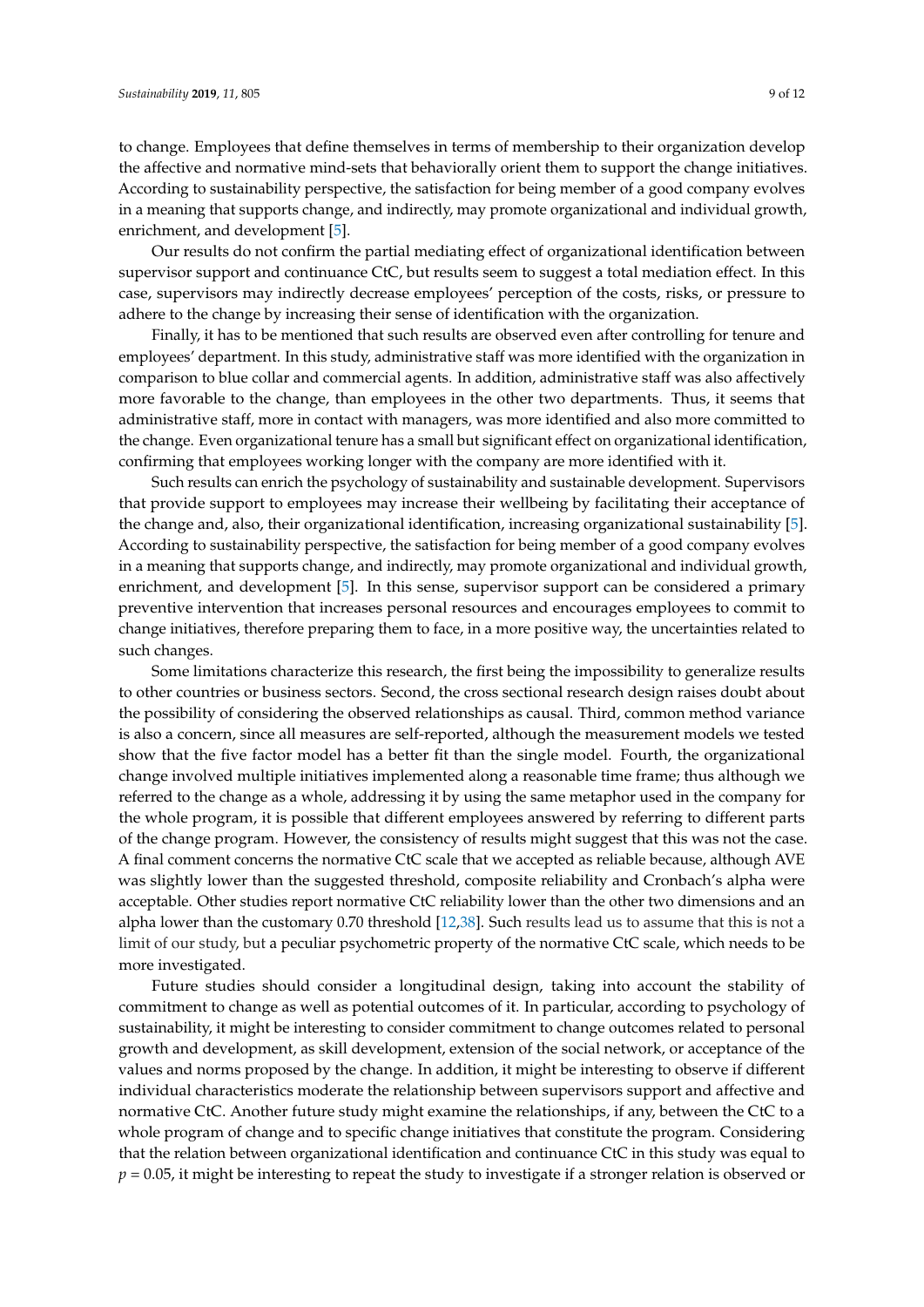not. Finally, we believe it is worth to continue to investigate antecedents and outcomes of the three components of CtC, instead of focusing only on affective CtC, in order to make a more informed decision about similarities (or differences) of results among them. Practical implications of this study reside especially in the development of strategies to promote supervisor support and improve organizational identification. More concretely, the institution of meetings in which to encourage the discussion, between workers and supervisors, of task-related issues, to praise the good work or to provide suggestions on how to solve unanticipated tasks or the coming up changes may be useful strategies to address the question. Results of this study stress the importance of communication and exchange relationships and how such relationships can make the difference for organizational changes.

#### **5. Conclusions**

Unlike organizational commitment, commitment to change was introduced more recently and it has been less studied over time. This study contributes to enrich the existing scientific literature and shows that supervisor support has a direct effect on affective and normative commitment to change and also influences the three components of it through the mediating effect of organizational identification. Such results provide important practical implications because they suggest that organizational changes may pursue a double aim: from one side to increase organizational performance and from the other promote organizational wellbeing. When employees perceive that their supervisor supports and helps them, their own organizational identification is increased, and these two aspects do contribute to also increase employees' commitment to the change. Employees who are more identified and more committed to changes might also contribute to increase organizational psychological well-being and organizational sustainability.

**Author Contributions:** S.Z. contributed to the conceptualization, design, supervision, and writing–review & editing; F.T. performed formal analysis, writing-original draft preparation; S.A.L. contributed to the conceptualization, investigation, formal analysis, writing-original draft preparation.

**Funding:** This research received no external funding.

**Conflicts of Interest:** The authors declare no conflicts of interest.

## **References**

- <span id="page-9-0"></span>1. Oreg, S.; Michel, A.; Todnem By, R. *The Psychology of Organizational Change: Viewing Change from the Employee's Perspective*; Cambridge University Press: Cambridge, UK, 2013.
- <span id="page-9-1"></span>2. Erwin, D.G.; Garman, A.N. Resistance to organizational change: Linking research and practice. *Leadersh. Org. Dev. J.* **2010**, *31*, 39–56. [\[CrossRef\]](http://dx.doi.org/10.1108/01437731011010371)
- <span id="page-9-2"></span>3. Huffington, C.; Cole, C.F.; Brunning, H. *A Manual of Organizational Development: The Psychology of Change*; Psychosocial Press/International Universities Press: Madison, WI, USA, 1997.
- <span id="page-9-3"></span>4. Di Fabio, A.; Rosen, M.A. Opening the black box of psychological processes in the science of sustainable development: A new frontier. *Eur. J. Sustain. Dev. Res.* **2018**, *2*, 47. [\[CrossRef\]](http://dx.doi.org/10.20897/ejosdr/3933)
- <span id="page-9-4"></span>5. Di Fabio, A. The psychology of sustainability and sustainable development for well-being in organizations. *Front. Psychol.* **2017**, *8*, 1534. [\[CrossRef\]](http://dx.doi.org/10.3389/fpsyg.2017.01534) [\[PubMed\]](http://www.ncbi.nlm.nih.gov/pubmed/28974935)
- <span id="page-9-5"></span>6. Herscovitch, L.; Meyer, J.P. Commitment to organizational change: Extension of a three-component model. *J. Appl. Psychol.* **2002**, *87*, 474–487. [\[CrossRef\]](http://dx.doi.org/10.1037/0021-9010.87.3.474) [\[PubMed\]](http://www.ncbi.nlm.nih.gov/pubmed/12090605)
- <span id="page-9-6"></span>7. Jaros, S. Commitment to organizational change: A critical review. *J. Change Manag.* **2010**, *10*, 79–108. [\[CrossRef\]](http://dx.doi.org/10.1080/14697010903549457)
- <span id="page-9-7"></span>8. Herold, D.M.; Fedor, D.B.; Caldwell, S.; Liu, Y. The effects of transformational and change leadership on employees' commitment to a change: A multilevel study. *J. Appl. Psychol.* **2008**, *93*, 346–357. [\[CrossRef\]](http://dx.doi.org/10.1037/0021-9010.93.2.346) [\[PubMed\]](http://www.ncbi.nlm.nih.gov/pubmed/18361637)
- <span id="page-9-8"></span>9. Conway, E.; Monks, K. HR practices and commitment to change: An employee-level analysis. *Hum. Resour. Manag. J.* **2008**, *18*, 72–89. [\[CrossRef\]](http://dx.doi.org/10.1111/j.1748-8583.2007.00059.x)
- <span id="page-9-9"></span>10. Cropanzano, R.; Mitchell, M.S. Social exchange theory: An interdisciplinary review. *J. Manag.* **2005**, *31*, 874–900. [\[CrossRef\]](http://dx.doi.org/10.1177/0149206305279602)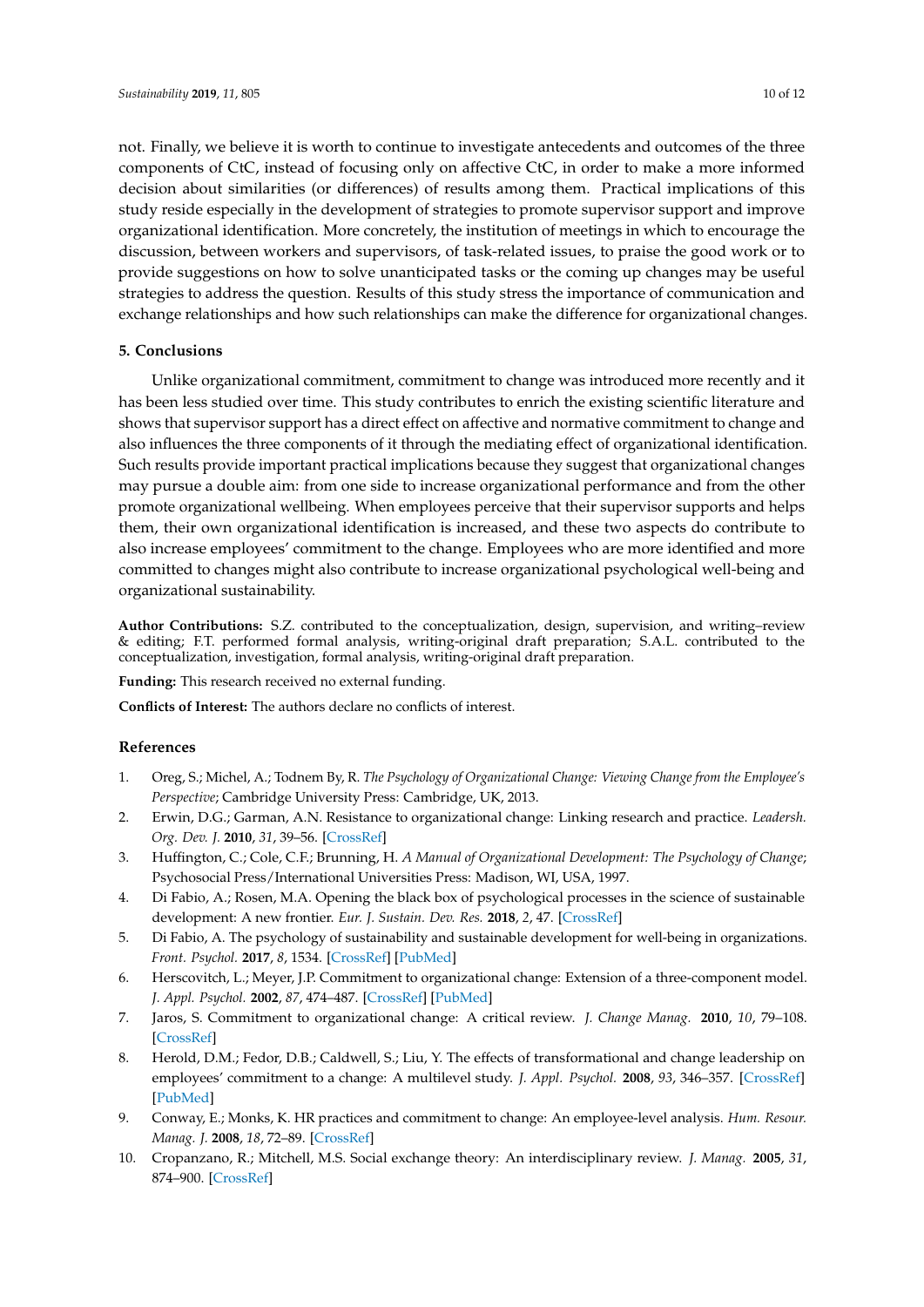- <span id="page-10-0"></span>11. Naotunna, S.; Arachchige, B. Perceived organizational support and non-managerial employees' commitment to change in Sri Lankan apparel firms. *S. Asian J. Hum. Resour. Manag.* **2016**, *3*, 40–57. [\[CrossRef\]](http://dx.doi.org/10.1177/2322093716637167)
- <span id="page-10-1"></span>12. Neves, P. Building commitment to change: The role of perceived supervisor support and competence. *Eur. J. Work Organ. Psychol.* **2011**, *20*, 437–450. [\[CrossRef\]](http://dx.doi.org/10.1080/13594321003630089)
- <span id="page-10-2"></span>13. Van Dick, R.; Monzani, L. Does it matter whether I am a happy and committed worker? The role of identification, commitment and job satisfaction for employee behavior. In *An Introduction to Work and Organizational Psychology: An International Perspective*, 3rd ed.; Chimel, N., Fraccaroli, F., Sverke, M., Eds.; Wiley Blackwell: Hoboken, NJ, USA, 2017; pp. 410–429.
- <span id="page-10-3"></span>14. Meyer, J.P.; Becker, T.E.; van Dick, R. Social identities and commitments at work: Toward an integrative model. *J. Organ. Behav.* **2006**, *27*, 665–683. [\[CrossRef\]](http://dx.doi.org/10.1002/job.383)
- <span id="page-10-4"></span>15. Van Knippenberg, D.; Sleebos, E. Organizational identification versus organizational commitment: Self-definition, social exchange, and job attitudes. *J. Organ. Behav.* **2006**, *27*, 571–584. [\[CrossRef\]](http://dx.doi.org/10.1002/job.359)
- <span id="page-10-5"></span>16. Caesens, G.; Marique, G.; Stinglhamber, F. The relationship between perceived organizational support and affective commitment. *J. Pers. Psychol.* **2014**, *13*, 167–173. [\[CrossRef\]](http://dx.doi.org/10.1027/1866-5888/a000112)
- <span id="page-10-6"></span>17. Stinglhamber, F.; Marique, G.; Caesens, G.; Desmette, D.; Hansez, I.; Hanin, D.; Bertrand, F. Employees' organizational identification and affective organizational commitment: An integrative approach. *PloS ONE* **2015**, *10*, e0123955. [\[CrossRef\]](http://dx.doi.org/10.1371/journal.pone.0123955) [\[PubMed\]](http://www.ncbi.nlm.nih.gov/pubmed/25875086)
- <span id="page-10-7"></span>18. Michel, A.; Stegmaier, R.; Sonntag, K. I scratch your back–you scratch mine. Do procedural justice and organizational identification matter for employees' cooperation during change? *J. Change Manag.* **2010**, *10*, 41–59. [\[CrossRef\]](http://dx.doi.org/10.1080/14697010903549432)
- <span id="page-10-8"></span>19. Soenen, G.; Melkonian, T. Fairness and commitment to change in M&As: The mediating role of organizational identification. *Eur. Manag. J.* **2017**, *35*, 486–492. [\[CrossRef\]](http://dx.doi.org/10.1016/j.emj.2016.10.005)
- <span id="page-10-9"></span>20. Meyer, J.P.; Herscovitch, L. Commitment in the workplace: Toward a general model. *Hum. Resour. Manag. Rev.* **2001**, *11*, 299–326. [\[CrossRef\]](http://dx.doi.org/10.1016/S1053-4822(00)00053-X)
- <span id="page-10-10"></span>21. Skilling, D. Beyond the quick fix: How to manage more effectively in the heart of change. *Ind. Commer. Train.* **1996**, *28*, 3–7. [\[CrossRef\]](http://dx.doi.org/10.1108/00197859610120056)
- <span id="page-10-11"></span>22. Conner, D.R.; Patterson, R.W. Building commitment to organizational change. *Train. Dev. J.* **1982**, *36*, 18–30.
- <span id="page-10-12"></span>23. Armenakis, A.A.; Harris, S.G.; Feild, H.S. Making change permanent a model for institutionalizing change interventions. In *Research in Organizational Change and Development*; Woodman, R., Pasmore, W., Shani, A.B., Eds.; Emerald: Bingley, UK, 2000; Volume 12, pp. 97–128.
- <span id="page-10-13"></span>24. Coetsee, L. From resistance to commitment. *Public Admin. Quart.* **1999**, *23*, 204–222.
- <span id="page-10-14"></span>25. Shin, J.; Seo, M.G.; Shapiro, D.L.; Taylor, S.M. Maintaining employees' commitment to organizational change: The role of leaders' informational justice and transformational leadership. *J. Appl. Behav. Sci.* **2015**, *51*, 501–528. [\[CrossRef\]](http://dx.doi.org/10.1177/0021886315603123)
- <span id="page-10-15"></span>26. Rhoades, L.; Eisenberger, R.; Armeli, S. Affective commitment to the organization: The contribution of perceived organizational support. *J. Appl. Psychol.* **2001**, *86*, 825–836. [\[CrossRef\]](http://dx.doi.org/10.1037/0021-9010.86.5.825) [\[PubMed\]](http://www.ncbi.nlm.nih.gov/pubmed/11596800)
- <span id="page-10-16"></span>27. Ellemers, N.; Spears, R.; Doosje, B. Self and social identity. *Ann. Rev. Psychol.* **2002**, *53*, 161–186. [\[CrossRef\]](http://dx.doi.org/10.1146/annurev.psych.53.100901.135228) [\[PubMed\]](http://www.ncbi.nlm.nih.gov/pubmed/11752483)
- <span id="page-10-17"></span>28. Mael, F.; Ashforth, B.E. Alumni and their alma mater: A partial test of the reformulated model of organizational identification. *J. Organ. Behav.* **1992**, *13*, 103–123. [\[CrossRef\]](http://dx.doi.org/10.1002/job.4030130202)
- <span id="page-10-18"></span>29. Van Dick, R. Identification in organizational contexts: Linking theory and research from social and organizational psychology. *Int. J. Manag. Rev.* **2001**, *3*, 265–283. [\[CrossRef\]](http://dx.doi.org/10.1111/1468-2370.00068)
- <span id="page-10-19"></span>30. Ashforth, B.E.; Harrison, S.H.; Corley, K.G. Identification in organizations: An examination of four fundamental questions. *J. Manag.* **2008**, *34*, 325–374. [\[CrossRef\]](http://dx.doi.org/10.1177/0149206308316059)
- <span id="page-10-20"></span>31. Edwards, M.R.; Peccei, R. Perceived organizational support, organizational identification, and employee outcomes. *J. Pers. Psychol.* **2010**, *9*, 17–26. [\[CrossRef\]](http://dx.doi.org/10.1027/1866-5888/a000007)
- <span id="page-10-21"></span>32. Eisenberger, R.; Stinglhamber, F.; Vandenberghe, C.; Sucharski, I.L.; Rhoades, L. Perceived supervisor support: Contributions to perceived organizational support and employee retention. *J. Appl. Psychol.* **2002**, *87*, 565–573. [\[CrossRef\]](http://dx.doi.org/10.1037/0021-9010.87.3.565) [\[PubMed\]](http://www.ncbi.nlm.nih.gov/pubmed/12090614)
- <span id="page-10-22"></span>33. Brislin, R.W. Translation and content analysis of oral and written material. In *Handbook of Cross-Cultural Psychology*; Triandis, H.C., Berry, J.W., Eds.; Allyn & Bacon: Boston, MA, USA, 1980; pp. 398–444.